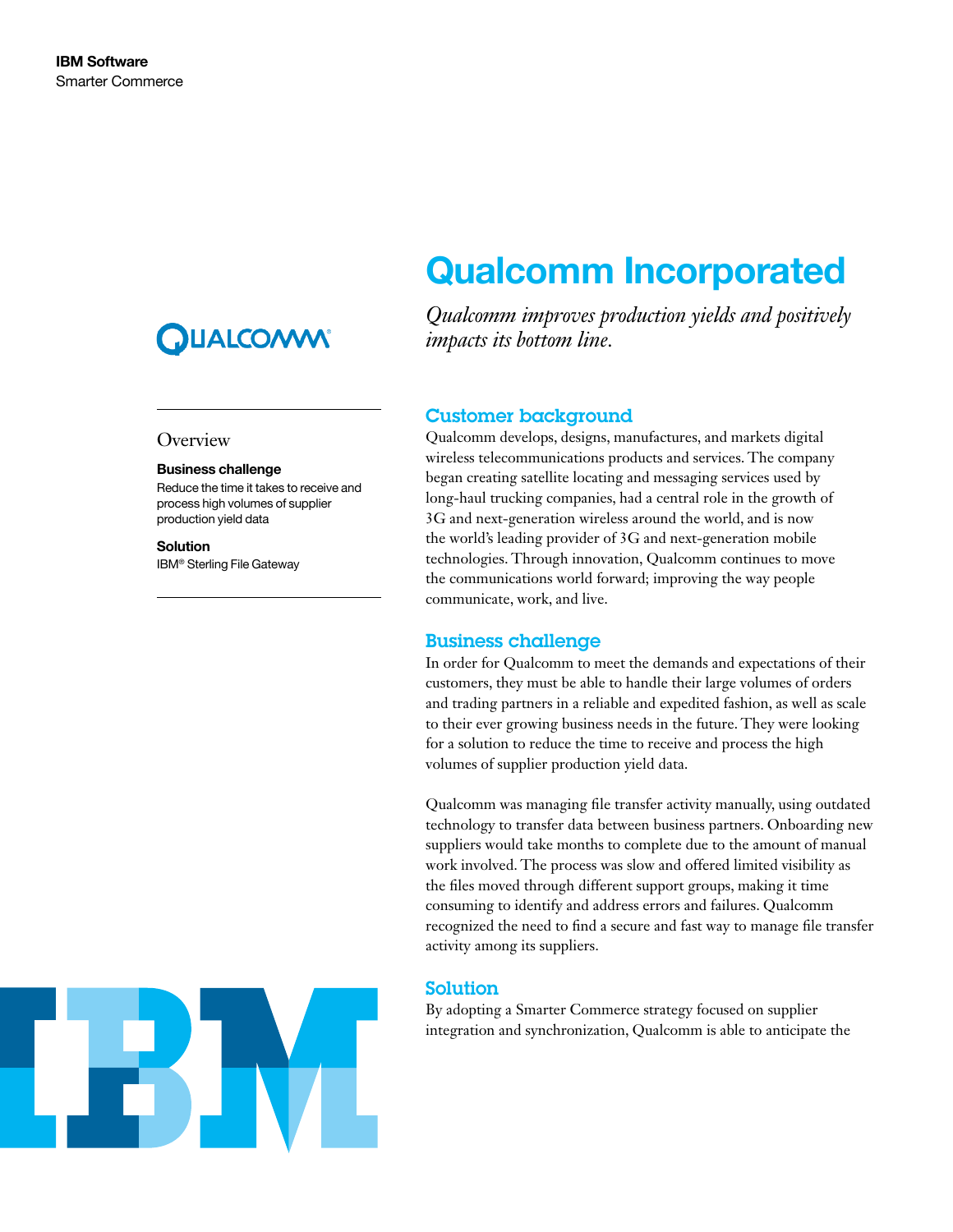## Business benefits:

- • Improves reliability and timeliness of critical supplier production yield data
- • Reduces partner onboarding cycle time
- • Enhances ability to support increased file transfer volumes with existing staff

needs of its suppliers and be in a position to proactively satisfy their integration requirements. Sterling File Gateway helps enable Qualcomm to reduce the time it takes to receive and process the high volumes of supplier production yield data, and optimize the operational processes used to monitor this data. The suppliers share time critical manufacturing production data with Qualcomm and Sterling File Gateway helps ensure that the data transfer is reliable, secure and timely; improving Qualcomm's ability to analyze the results and modify the production process. The end result is an improved bottom line at Qualcomm. The company's improved processes has enabled the company to increase the margin benefit on its chip manufacturing yield.

With the advanced features of Sterling File Gateway and the self-service portal, Qualcomm provides its business partners the opportunity for more rapid onboarding – turning months into hours – and comprehensive visibility into virtually the entire file transfer cycle. This helps enable Qualcomm's business partners to respond faster and address potential problems before they become service level issues.

The scalability of Sterling File Gateway also helps enable other departments within Qualcomm to take advantage of the file transfer capabilities without jeopardizing security.

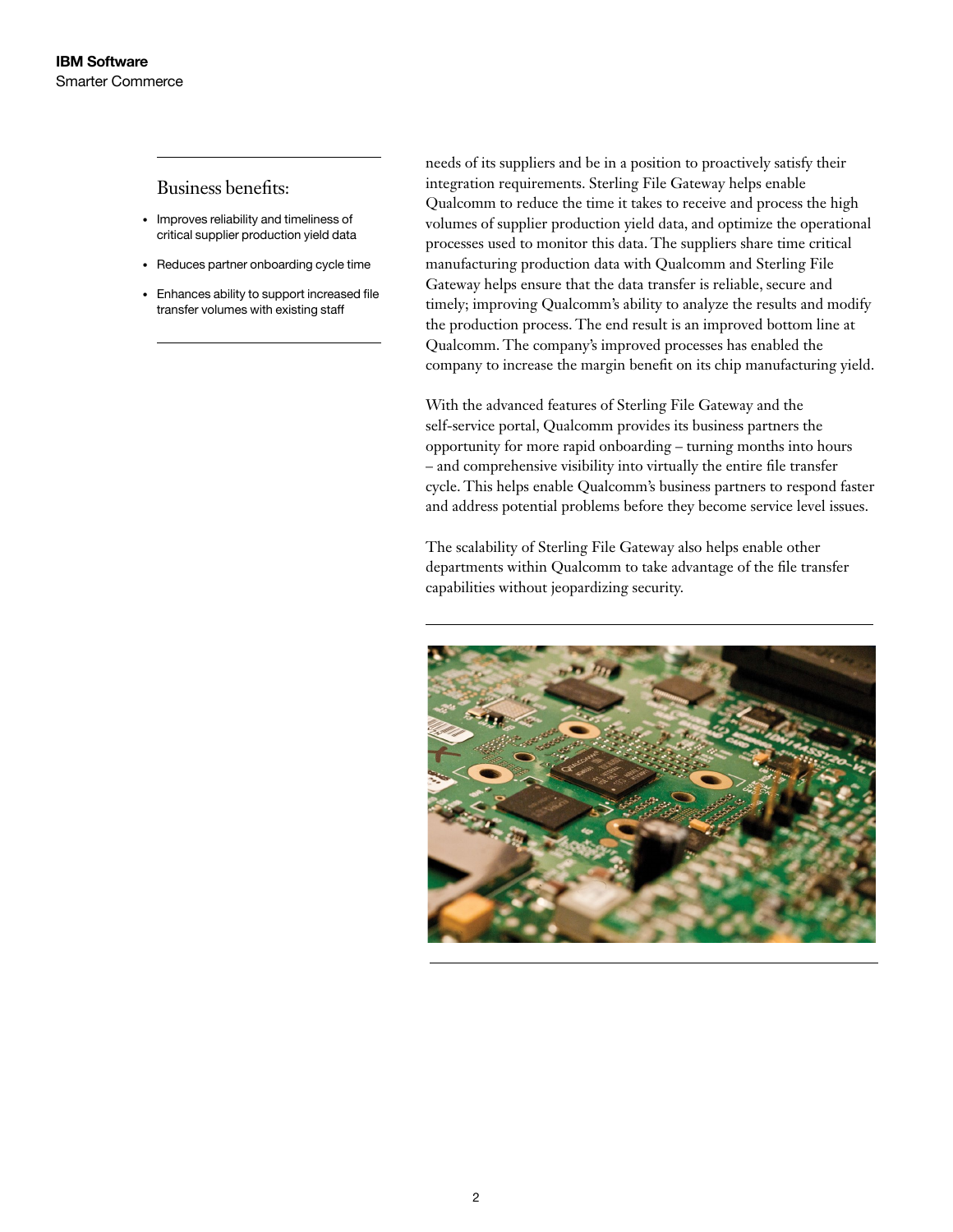*"With the implementation of Sterling File Gateway, we have seen a direct impact on the bottom line – proof that this has been a successful endeavor for us."* 

— Steve Bogdan, Staff Manager IT, Qualcomm

### Key benefits

### Improved the reliability and timeliness of critical supplier production yield data

Qualcomm improved the timeliness of the operational processes used to monitor the production yield data of its chip division suppliers. Improving production yields have a direct correlation to the bottom line at Qualcomm.

## Reduced partner onboarding cycle time

Qualcomm's partners can now go to production within a week of onboarding, with the use of Sterling File Gateway. The ability to delegate onboarding to its partners helps enable Qualcomm to increase the number of trading partners and volumes without increasing staff. With the increased visibility Sterling File Gateway offers, users can monitor the processes and address issues in a timely manner. File transfer issue resolution time was reduced from hours to approximately 15 minutes.

## Scalability to support increased file transfer volumes with existing staff

Qualcomm can better scale to support the increasing number of trading partners and volumes without increasing its staff. Qualcomm now spends less time on operational management of the file transfer processes, and more time on increasing the volume of data transferred from suppliers, which now approaches 500 gigabytes every three hours.